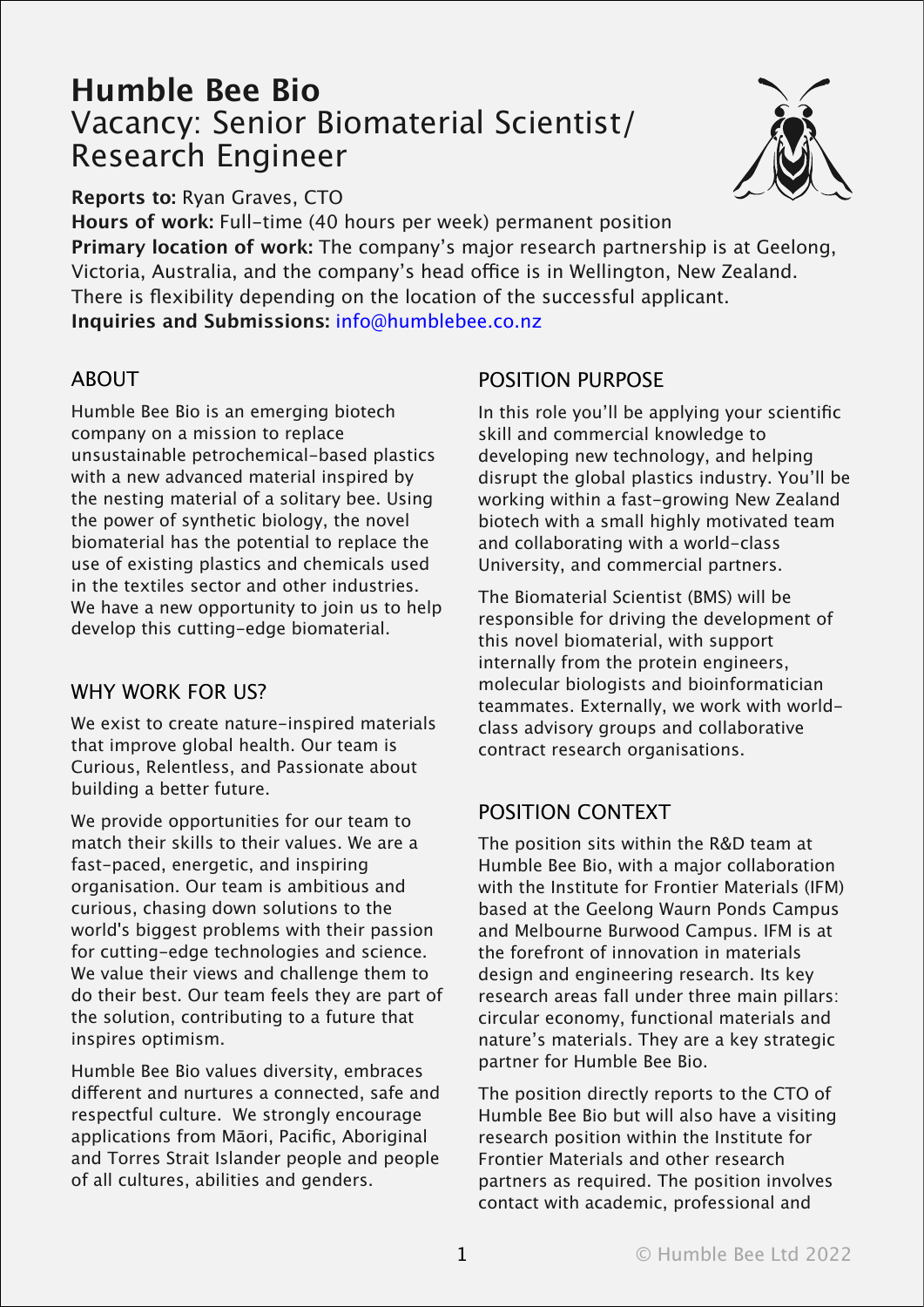administrative staff within IFM, and the Humble Bee Bio team, and will require extensive contact with industry.

While a major part of this R&D will be based at the Deakin Waurn Ponds campus, there will be work with other research organisations in Australia, New Zealand, or elsewhere that the successful applicant will have the opportunity to work with at a senior level.

Some of the R&D programmes are cofunded by Innovative Manufacturing CRC and Sustainability Victoria.

This is a new permanent, full-time position.

#### PRINCIPAL RESPONSIBILITIES

The purpose of the roles is to:

- ף Advance the ambitious R&D programme and support the growth of Humble Bee Bio.
- ף Work collaboratively within the Humble Bee Bio team, and with collaborators at IFM, other CROs and stakeholders (commercial, industry and academic) to successfully achieve milestones set out in our R&D programme.
- ף Constructively contribute to a vibrant team, including participating with colleagues in developing and maintaining links and partnerships with industry and the wider community.
- ף iaising with industry, particularly relating to industry needs and the characterisation outcomes of the R&D programme.
- ף Ensure the implementation of all company and University policies that relate to the areas for which the position is responsible, in particular, those relating to equal opportunity, occupational health and safety, and risk management.
- ף To work autonomously and independently with frequent consultation with team members

and in collaboration with researchers at Deakin IFM and other CROs.

#### KEY DUTIES

- ף Plan, conduct, and analyse experimental results arising from relevant research projects, including, but not limited to the production and testing of finishings, films, adhesives, yarns, and fibres.
- ף Perform administrative tasks commensurate with position responsibilities and follow project management and communication processes that enable effective project management including reporting to and meeting with staff at Deakin IFM and the CTO and CEO of Humble Bee Bio.
- ף Prepare, and if necessary present oral and written reports for, the CTO and Board of Directors.
- ף Participate in regular internal project meetings and external advisory meetings.
- ף Research and maintain an understanding of relevant research literature and use Mendeley to store and organise for collaboration and documentation.
- ף Participate in the development and/or maintenance of links and partnerships with industry and relevant professional bodies and the community.
- ף Any other duties as directed which are commensurate with the scope and classification of the position.
- ף Some domestic and international travel as required (including to other research partners, and staff engagement days).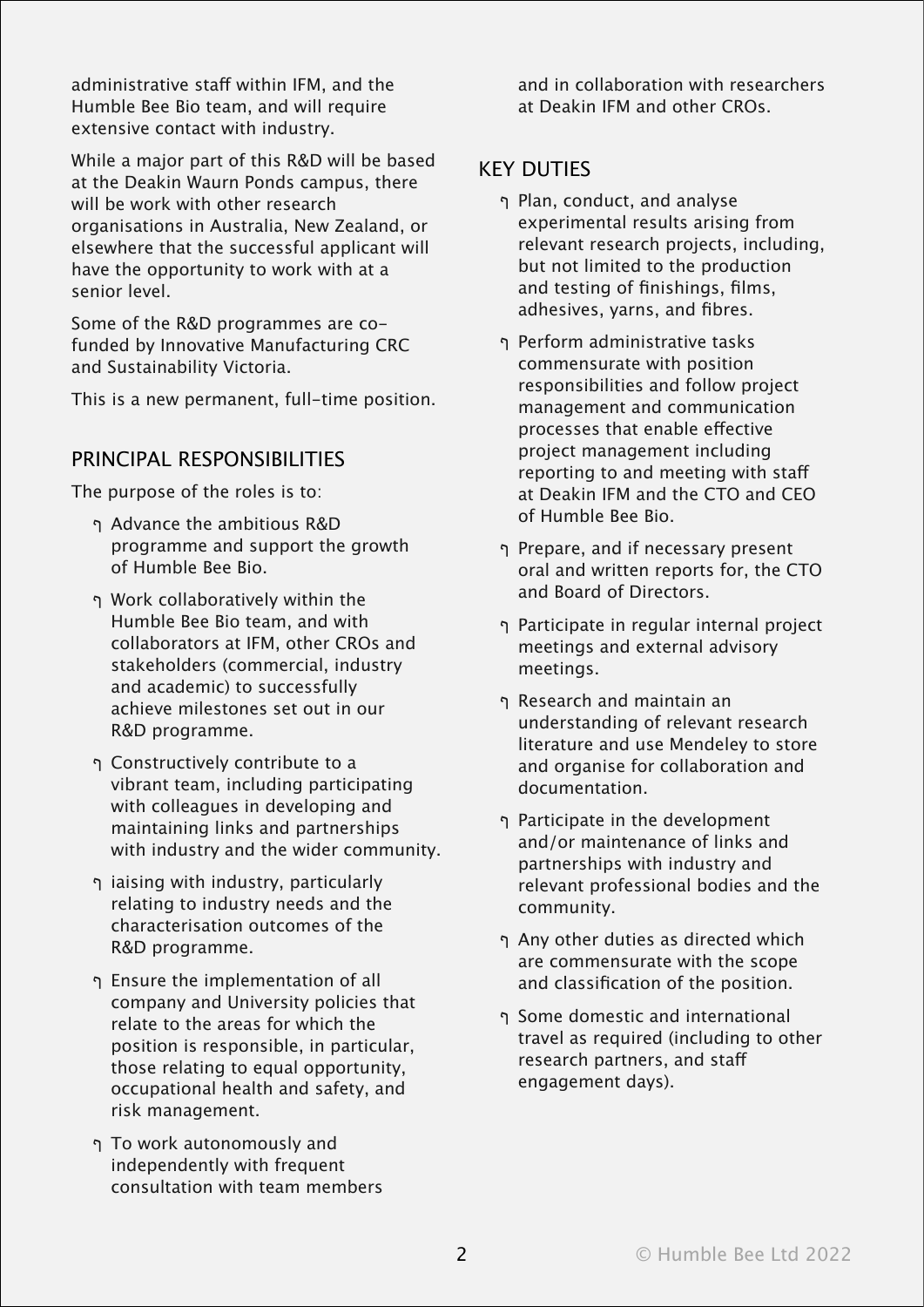# PROBLEM SOLVING AND JUDGEMENT

The candidate is expected to exercise judgement on work methods and prioritisation of task sequences within standard practices and procedures and to seek expert advice for work methods that fall outside the standard practices or expertise.

The capacity to work independently, to use initiative and to work well within a team setting is crucial.

### OCCUPATIONAL HEALTH AND SAFETY

The role involves engagment across multiple research facilites. At each facility the candidate will be briefed and trained for that site.

The candidate will be responsible for:

- ף Following safe work procedures and instructions at each facility.
- ף Safely operate, and develop safe working protocols as required.
- ף Taking reasonable care for the safety of self and others.
- ף Ensuring that any hazardous conditions, near misses and injuries are reported immediately following the policy of the facility.
- ף Participating in meetings, training and other health and safety activities.

### ABOUT YOU

To be successful at Humble Bee Bio you are a person who is ambitious for the success of Humble Bee Bio and optimistic about its future. You will display diligence, have great resolve and a focus on producing results.

#### SELECTION CRITERIA - ESSENTIAL

A biomaterial scientist or research engineer with expertise in developing structural proteins into functional biomaterials for commercial products.

#### **Required Skills and experience:**

- ף PhD in biomaterial sciences, biofabrication techniques, chemistry, or similar training.
- ף This is a senior position 10+ years of work experience preferred. Must have worked in a space developing novel biomaterials.
- ף Proficiency with techniques and expertise in turning structural proteins into biopolymers and other biomaterials with industrial utility for commercial products. This includes biomaterial formulations, materials processing and characterisation.
- ף An interest in synthetic biology and the power to ʻtune' biomaterials at the atomic level. A high-level understanding of genetic code, the structure/function relationship of proteins and biomaterials, coupled with data science.
- ף Ability to imagine and engineer functionality into biomaterials using a variety of techniques.
- ף Proven track record of delivering to milestones on industry research projects.
- ף Experience in the development of successful commercial products, including patent development and managing intellectual property.
- ף Experience in planning and conducting high-quality research and development, in a reproducible and robust manner.
- ף Exceptional stakeholder relationship management - liaising with scientific colleagues, commercial product development clients, patent attorneys, regulatory agencies, media and other stakeholders.
- ף Self-driven with the ability to work autonomously with minimal supervision
- ף Strong curiosity for, and comfort working in, areas of material